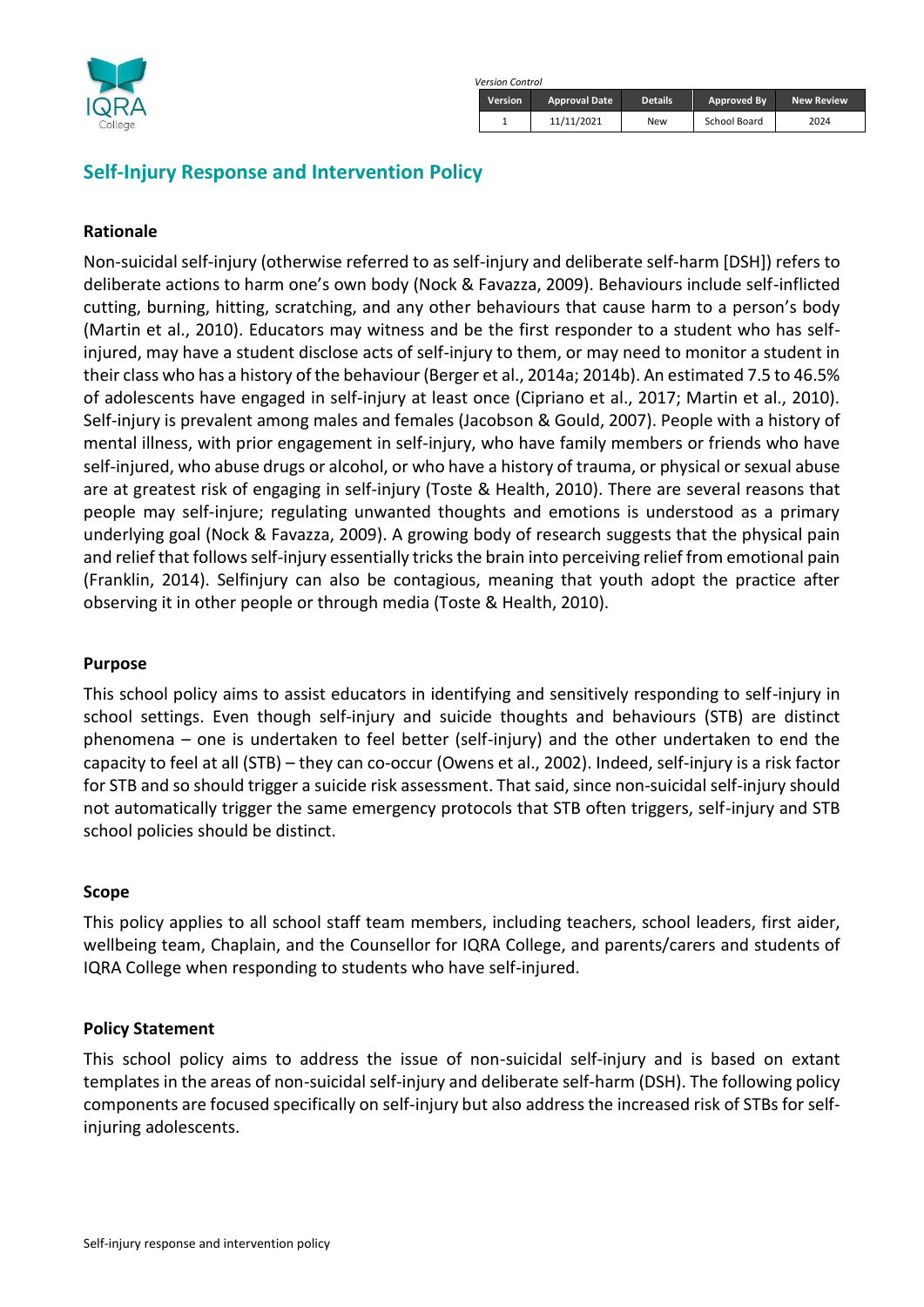

## 1) **Roles and Responsibilities of teachers and other school staff**

The following table delineates the roles and responsibilities of all school staff at IQRA College. Identification of a school crisis team or point people is appropriate for schools who do not have full-time access to a school nurse or school mental health staff member (Bubrick et al., 2010; Walsh, 2012). These point people or members of the crisis team will be educators and school staff with specialist and ongoing training in responding to and managing instances of student selfinjury and mental illness.

| <b>Staff Member</b> | Role in relation to student self-injury       |                                                                     |  |  |
|---------------------|-----------------------------------------------|---------------------------------------------------------------------|--|--|
| Teacher             | 1                                             | Noticing the signs of self-injury                                   |  |  |
|                     | 2                                             | Monitoring students for changes in behaviour                        |  |  |
|                     | 3                                             | Referral of students to the school Chaplain, Counsellor, or the     |  |  |
|                     |                                               | Leadership Team at IQRA College.                                    |  |  |
| First Aider/        | $\mathbf{1}$                                  | Noticing the signs of self-injury                                   |  |  |
| Wellbeing           | $\overline{2}$                                | Monitoring students for changes in behaviour                        |  |  |
| Team                | 3                                             | <b>Treatment of wounds</b>                                          |  |  |
|                     | 4                                             | Assessment of wound severity                                        |  |  |
|                     | 5                                             | Wound care advice for students                                      |  |  |
|                     | 6                                             | Conducting of suicide risk assessments                              |  |  |
|                     | 7                                             | Notifying school chaplain/counsellor                                |  |  |
| School              | 1                                             | Noticing the signs of self-injury                                   |  |  |
| Chaplain/           | $\overline{2}$                                | Monitoring students for changes in behaviour                        |  |  |
| Counsellor          | Development of school self-injury policy<br>3 |                                                                     |  |  |
|                     | 4                                             | Conducting of/Follow-up on suicide risk assessments                 |  |  |
|                     | 5                                             | Providing counselling to students and parents/carers                |  |  |
|                     | 6                                             | Notifying parents/carers and offering support and advice            |  |  |
|                     | 7                                             | With parental permission, provision of treatment and/or referral of |  |  |
|                     |                                               | students to another mental health professional                      |  |  |
| School              | 1                                             | Noticing the signs of self-injury                                   |  |  |
| Leadership          | $\overline{2}$                                | Monitoring students for changes in behaviour                        |  |  |
|                     | 3                                             | Development of school self-injury policy                            |  |  |
|                     | 4                                             | Advising and consulting with school chaplain/counsellor/first aider |  |  |
|                     | 5                                             | Notifying parents/carers and offering support and advice            |  |  |
|                     | 6                                             | With parental permission, provision of treatment and/or referral of |  |  |
|                     |                                               | students to another mental health professional                      |  |  |

## 2) **Professional Development for School Staff**

Teachers and school leaders require training to be able to respond to and refer students if they witness self-injury or if a student discloses self-injury. School chaplain, counsellor, first aider and school wellbeing team should receive additional training to conduct a suicide risk assessment, assess the psychological and/or physical health of the self-injuring student, contact the student's parents or carers, and refer the student to a mental health service or accompany the student to the hospital emergency department (Berger et al., 2014b; Walsh, 2012).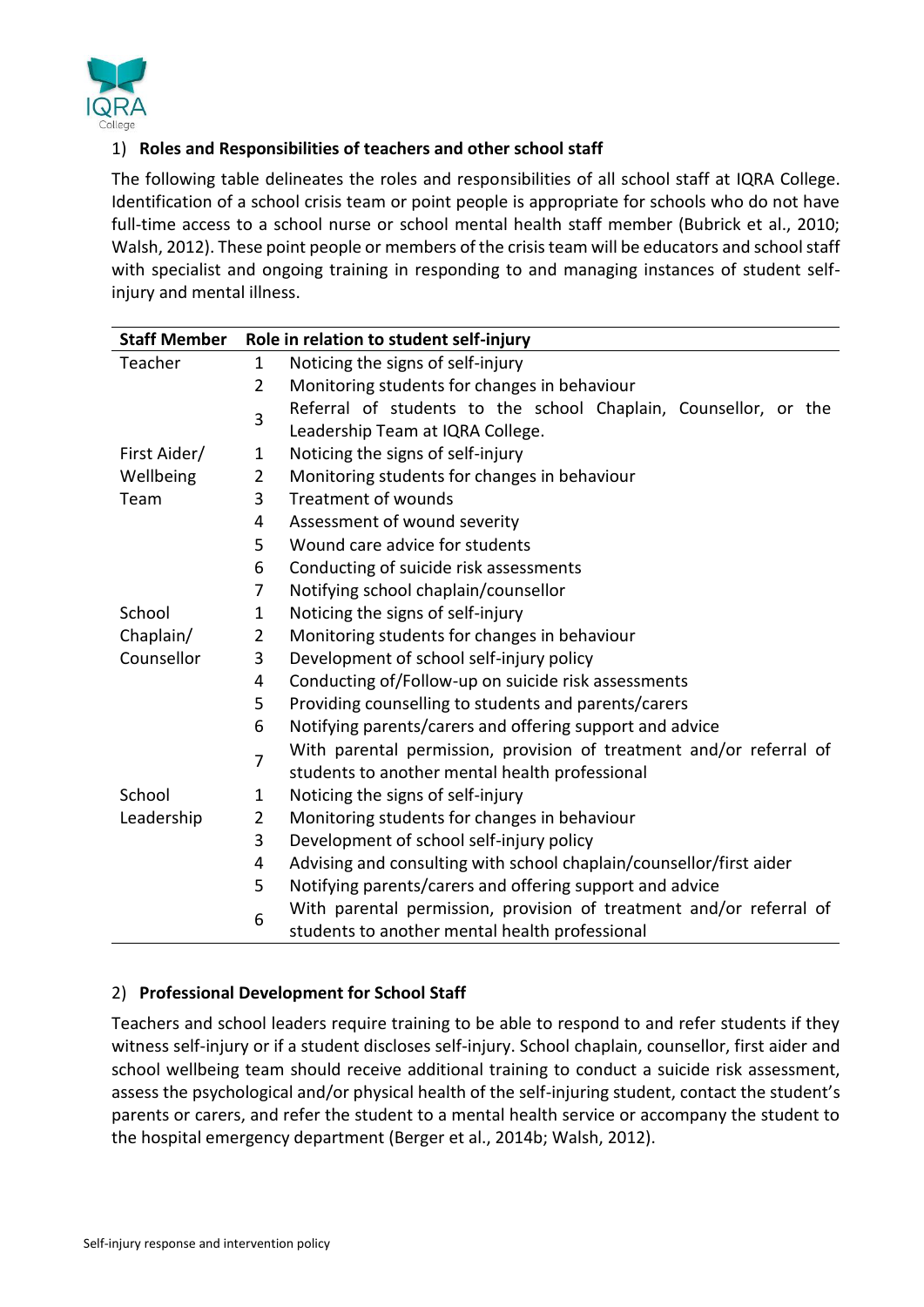

### 3) **Witnessing a Student Self-Injuring**

School staff at IQRA College who witness a student self-injuring should respond using a calm, compassionate, and non-judgemental approach. School staff should avoid showing anger, horror, panic, frustration, or disgust (Toste & Health, 2010). Adopting a low key, dispassionate demeanour and asking questions based on respectful curiosity is the central pillar of student-staff interactions related to self-injury (Walsh, 2012). School staff should not move directly into attempting to fix or otherwise solve student problems and should not deny student feelings (Berger et al., 2015). Self-injury implements (e.g., blade or lighter) should be removed using a calm and compassionate manner, and the staff member should stay with the student until another member of school staff (preferably a school chaplain/counsellor) can attend to the student (Berger et al., 2015). If there are open wounds that need attention, the first contact staff member may escort the student to the school first aider/wellbeing team at IQRA College for treatment of the wounds (see section on wound care and harm minimisation) (Bubrick et al., 2010; Onacki, 2005).

### 4) **Noticing Signs that a Student has Self-Injured**

The following are signs that teachers or other school staff might notice if a student engages in self-injury. Because of feelings of shame or guilt, fear of negative reactions, and/or because selfinjury is used for coping, students may avoid seeking help (Berger et al., 2013). Signs that a student has self-injured include:

- a. Unexplained scars and wounds which may include cuts, burns, scratches, or bruises.
- b. Students wearing clothing with long sleeves and pant legs. This behaviour is particularly concerning when the weather is warmer, and students do not want to participate in sporting and swimming activities.
- c. Students engaging in secretive behaviour and withdrawing from other people.
- d. Students searching online or writing and drawing about self-injury in school essays, journals, and artwork
- e. A student showing disregard for their own physical safety and health, their hygiene, or their personal appearance (Berger et al., 2015; Bubrick et al., 2010; Toste & Health, 2010; Walsh, 2012).

#### 5) **Monitoring the Student following Self-Injury**

Students who have a history of self-injury should be monitored for changes in their behaviour. The previously presented warning signs may be used to monitor these students (see section on noticing signs that a student has self-injured). The other purpose of monitoring students who have a history of self-injury is due to the likelihood of self-injury reoccurring and the emotional, mental, and physical consequences of self-injury (e.g., infection, scarring, anxiety, shame, or depression) (Bubrick et al., 2010; Toste & Health, 2010).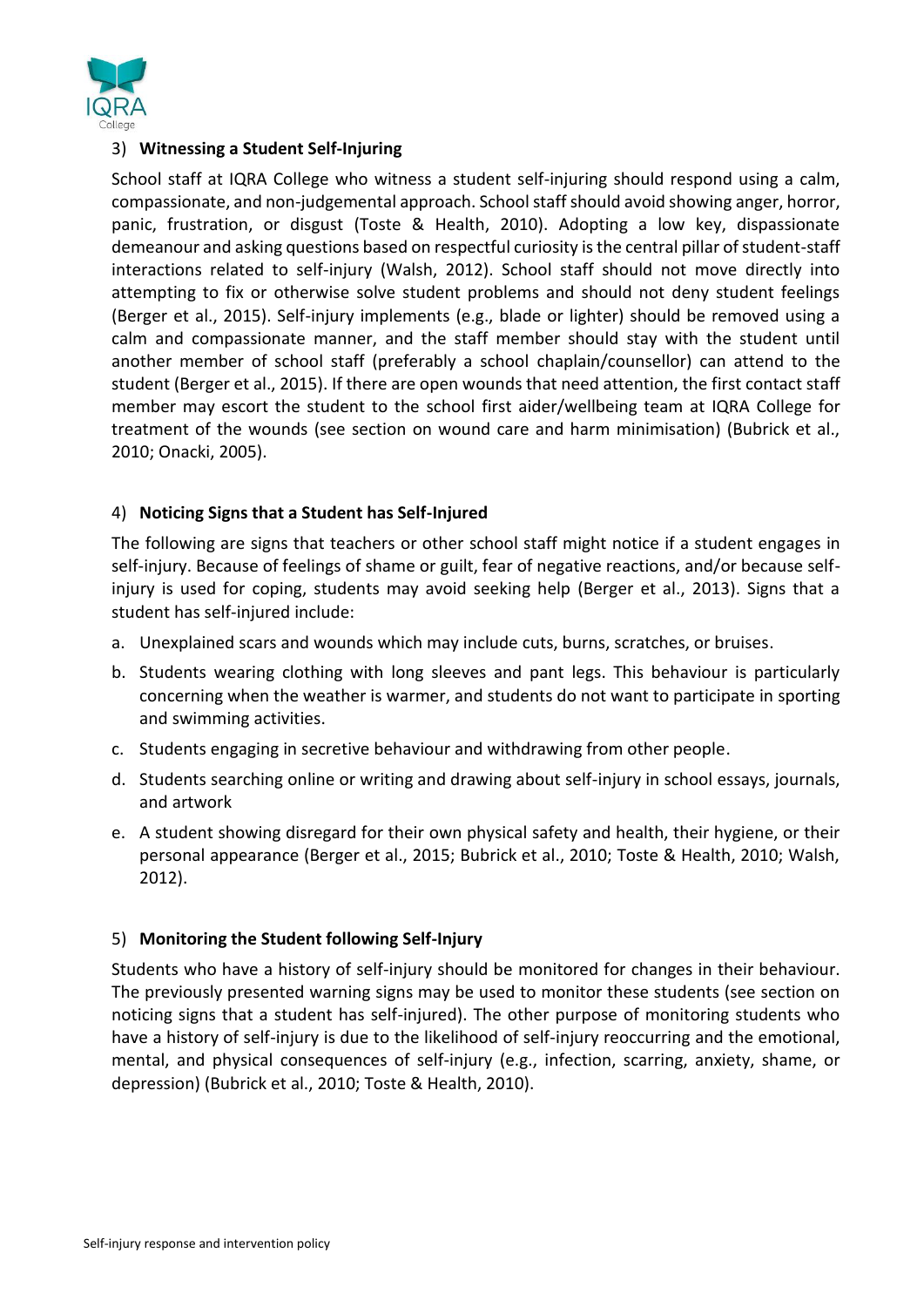

## 6) **Wound Care and Harm Minimisation**

First aider and crisis team members should discuss with students who self-injure how they can care for their wounds, how students identify when a wound is not healing, and when students may be experiencing physical complications from their injuries. Harm minimisation also involves conversations with students about how sterile the implements are that they use to self-injure. How to approach this conversation with students is detailed here:

- Use neutral, non-judgemental language
- Use pragmatic and matter-of-fact questioning
- Use the student's language for their wounds, scars, and self-injury
- Allow the student space and time to discuss their self-injury, wounds, and scars
- Listen to the students without an agenda or attempting to solve their problems
- Address any questions from the students about self-injury
- Refer to what you know about self-injury more generally and enquire if this is the same or not for the student.

## 7) **Self-Injury Contagion in Schools**

Contagion of self-injury in schools can be addressed in several ways:

- Deliberately showing wounds and scars should not be permitted by students at school
- Students should be educated about the risks of contagion of self-injury and the importance of not showing their scars and wounds to prevent peers from adopting the behaviour
- Discussing self-injury as one of many maladaptive coping strategies and discussing adaptive methods of coping with students
- Telling students that all maladaptive behaviours (including self-injury) require help from an adult and identifying which adult they can speak to if they suspect or know of a peer that has self-injured or if they themselves have self-injured
- School staff should receive training regarding how to compassionately speak to students about displaying wounds, while also not increasing the student's sense of shame or excluding students from school or school activities (e.g., sporting events) (Toste & Health, 2010; Walsh, 2012).

## 8) **Engaging with Parents and Carers**

Offering support and advice to parents/carers about the risks associated with self-injury, the facts about self-injury, and how parents can respond to their self-injuring child is the role of the school chaplain/counsellor and members of the school leadership team at IQRA College. Advising parents and caregivers on how and when to engage with mental health services and specialists external to IQRA College is also the role of these members of staff. The decision to inform parents/carers about the self-injury is based on the student's level of risk for further self-injury and STBs, the severity of the injuries caused by the student when self-injuring, the potential risk posed to students by notifying the parents/carers, and the need for a referral to a mental health service external to IQRA College (Bubrick et al., 2010; Toste & Heath, 2010; Walsh, 2012).